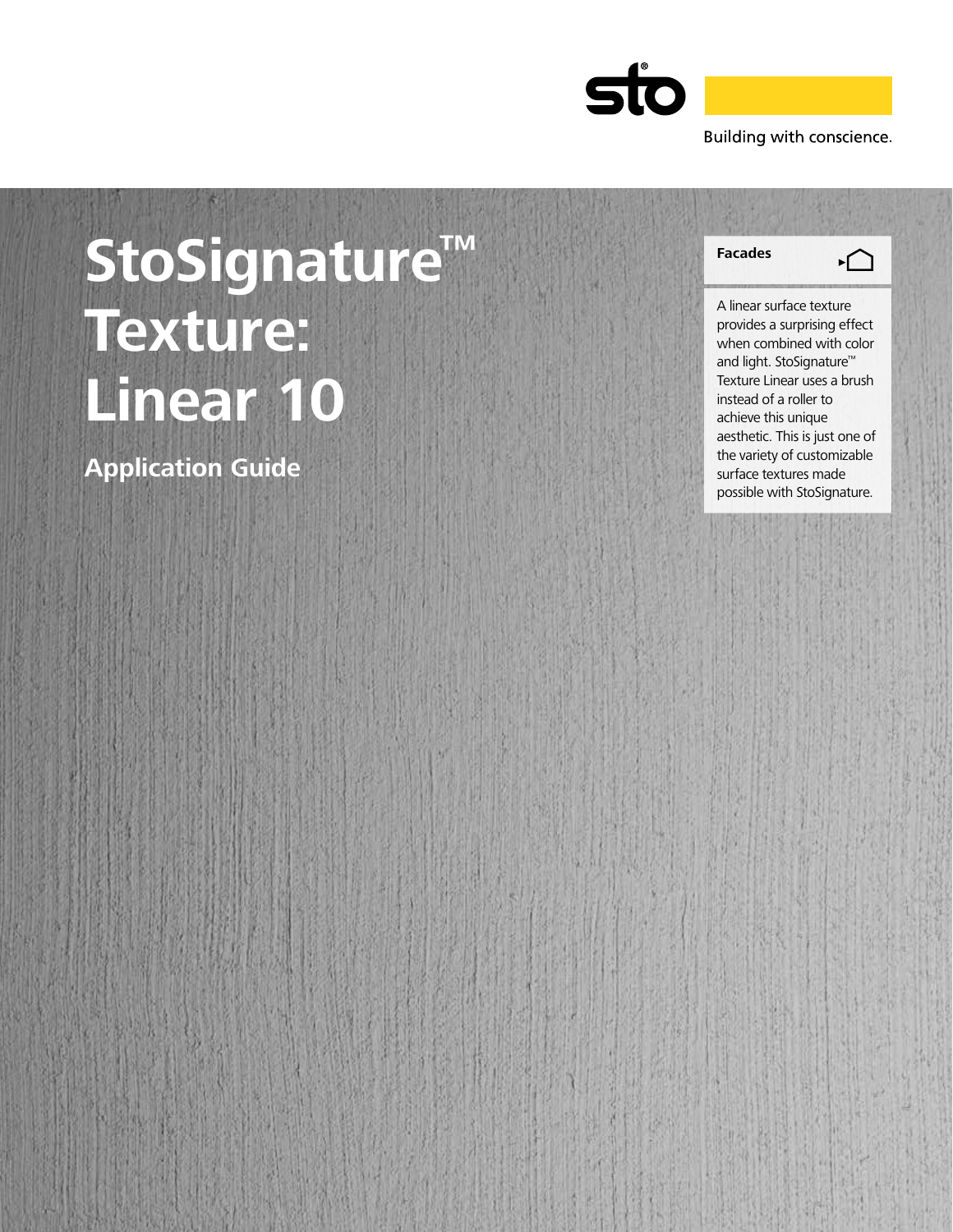## **Texture: Linear 10** Brushed texture. The state of the state of the state of the state of the state of the state of the state of the state of the state of the state of the state of the state of the state of the state of the state of the state





#### **Surface Description**

| <b>Description</b>               | • The freshly applied finish is brushed in the desired direction<br>using a texturing brush. This creates a linear texture.                                                                      |
|----------------------------------|--------------------------------------------------------------------------------------------------------------------------------------------------------------------------------------------------|
| Product                          | $\cdot$ Stolit <sup>®</sup> 1.0 to 3.0                                                                                                                                                           |
| Supplementary<br><b>Products</b> | • StoPrime® UV<br>• Sto Clear Coat Sealer (optional)<br>• StoColor <sup>®</sup> coatings (optional)                                                                                              |
| <b>Possible Color Shades</b>     | • StoColor® System; LRV ≥ 20 for StoTherm® ci systems<br>with EPS or XPS insulation<br>The minimum permissible light reflectance value depends<br>on the substrate, the system, and the product. |





**Stainless Steel Trowel Sto-Texturing Brush**

Please note that the details, illustrations, general technical information, and drawings contained in this brochure<br>are only general proposals and details which merely describe the basic functions schematically. They are n dimensionally accurate. Applicator/customer is independently responsible for determining the suitability and completeness for the product in question. Adjacent works are described only schematically. All specifications and information must be adjusted or agreed in the light of local conditions and do not constitute work, detail or installation plans. The technical specifications and product information in the Technical Data Sheets and in system descriptions/approvals must be observed.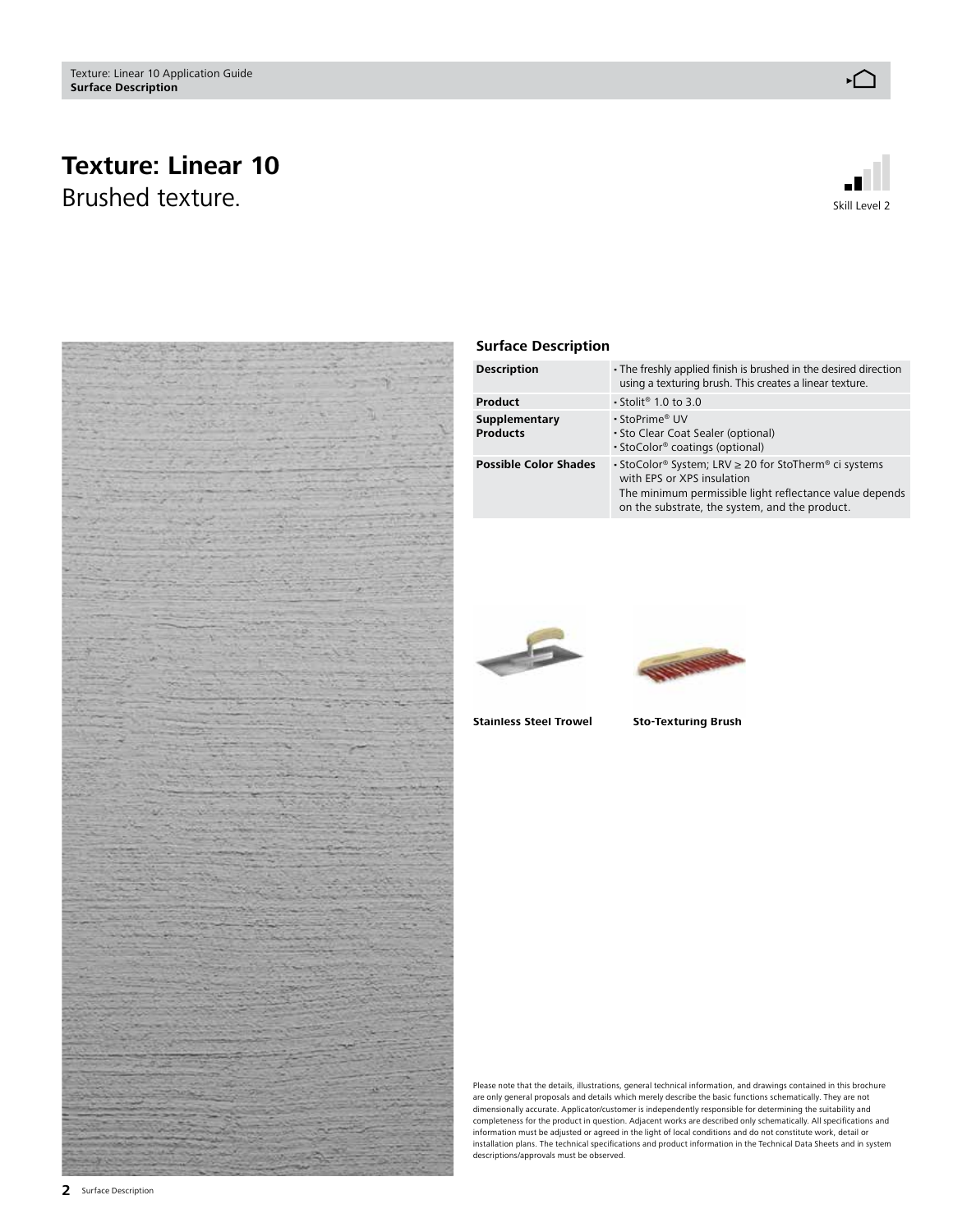# **Application Steps Texture: Linear 10**

Brushed texture.



We recommend first marking guidelines on larger facade areas. This makes it easier to make vertical or horizontal alignments.



Apply the finish, using a stainless steel trowel, to a thickness slightly over the aggregate size. Only apply finish to the area that will be textured immediately.

#### **Notes**

The color shade used here is SCS AC 16284.

The technique always creates 24-32 in. (60–80 cm.) long sections in the width of the brush. Let the transitions bleed into the adjacent section during brushing. Offset the individual sections in the facade surface (similar to a brickwork pattern).

At external corners, always pull the brush away from the corner and into the area.

Coarse textures, particularly those aligned horizontally, may become soiled more quickly depending on the building. This can be minimized by texturing vertically, using a finer grain, or applying an additional facade paint coat (at least 2 coats) or sealer.

Depending on color and how coarse the texture is, color variation may occur due to finish thickness changes.

Contact your local distributor for Sto tools.



Using the Sto-Texturing Brush, brush the wet finish in the desired direction. Always brush in both directions (here: horizontally from left to right and reversed). Hold the Sto-Texturing Brush at an acute angle, guiding it over the fresh finish in short strokes of about 24-32 in. (60–80 cm.).